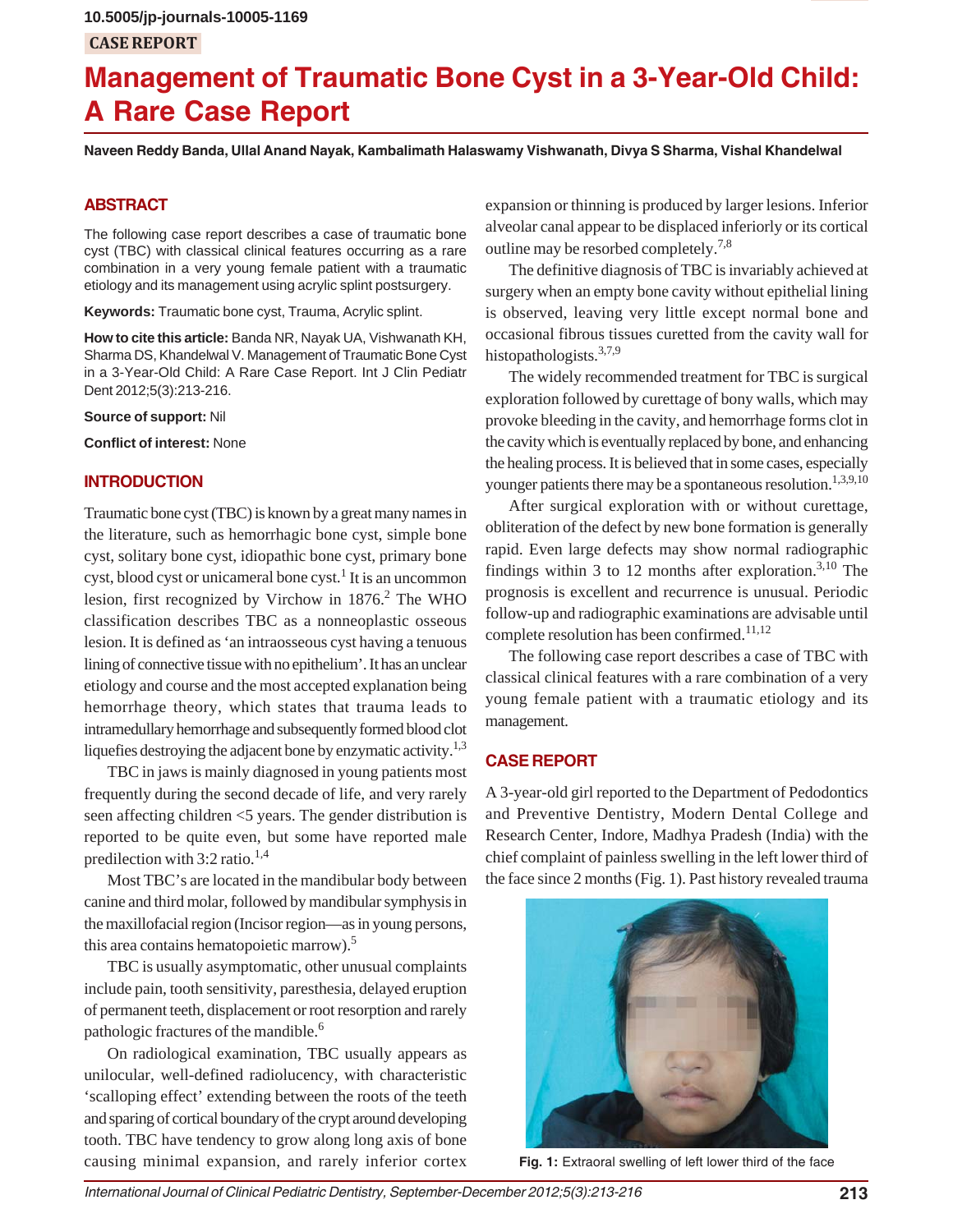(fall) in the same region when she was 1-year-old. Intraoral examination revealed asymptomatic, bony hard swelling in the buccal aspect of 73, 74, 75 (Fig. 2). Mandibular occlusal radiograph (Fig. 3) and orthopantomograph (Fig. 4) revealed a solitary well defined, unilocular radiolucency on left side of body of the mandible, crossing midline and extended to the mesial aspect of 83. Superiorly extended between the developing tooth follicles producing a scalloped appearance and showed thinning and intact inferior cortex. Surgical exploration with curettage was planned (Fig. 5). Prior to surgical exploration patients upper and lower arches impressions were made and working models were prepared. Acrylic splint (Fig. 6) was fabricated covering the full lower arch to be cemented using luting cement. The splint was planned<sup>13, 14</sup> to prevent fracture of the fragile mandibular walls after surgery. Surgical exploration of the lesion followed by curettage revealed, small bone chips with parts of the membrane and minimal amount of soft tissue which then were submitted for histopathological study. After inducing bleeding into the cavity it was surgically approximated by sutures. The custom made acrylic splint (Fig. 7) was cemented in place by



**Fig. 2:** Intraoral swelling present in the deciduous canine, molar region

luting cement. Histopathological report was suggestive of traumatic bone cyst (Fig. 8).

Patient was recalled periodically to access the bone formation. Clinical examination after 3 months reveled uneventful healing with regression of swelling and had normal mandibular contour (Fig. 9). Postoperative (3 months) panoramic radiograph showed bone formation at superopostero aspect at the periapex of 36 region without any fracture of the cortical plates of surgically curetted mandibular region (Fig. 10).



**Fig. 4:** Panoramic radiograph showing a partly well-defined, solitary unilocular radiolucency with scalloped and corticated borders



**Fig. 5:** Extraoral photograph of the surgical site



**Fig. 3:** Occlusal radiograph showing well-defined radiolucency crossing midline with thinning of the buccal and lingual cortical plates



Fig. 6: Fabricated occlusal splint

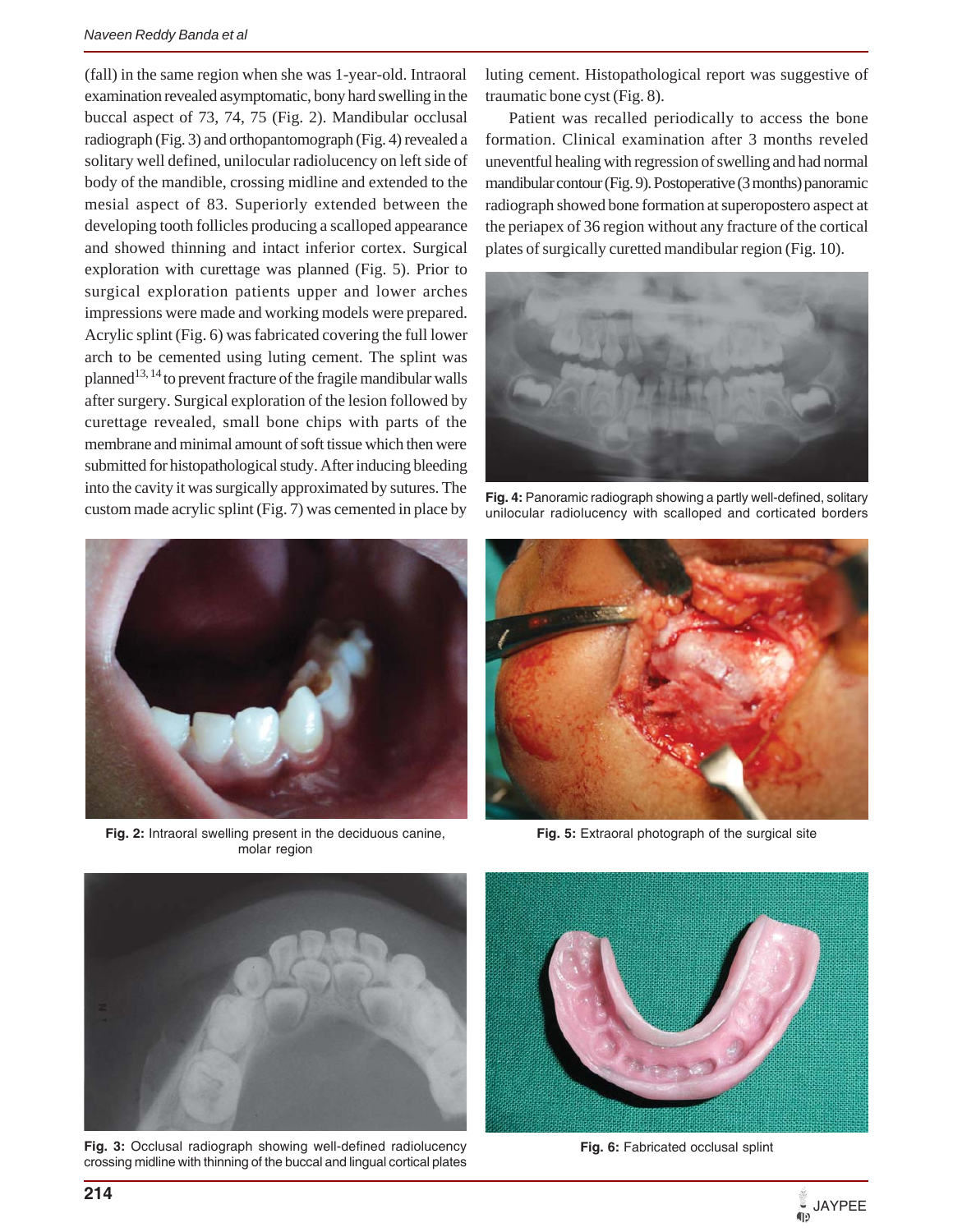

**Fig. 7:** Occlusal splint in place



**Fig. 8:** Photomicrograph of histologic picture (hematoxylin-eosin stain. Original magnification 10×)



**Fig. 9:** Postoperative extraoral photograph

## **DISCUSSION**

The widely recommended treatment for TBC is surgical exploration followed by curettage of bony walls, which may provoke bleeding in the cavity, and hemorrhage forms clot in the cavity which is eventually replaced by bone and enhancing



**Fig. 10:** Postoperative panoramic radiograph showing bone formation at superoposterior aspect of 36 region

the healing process.<sup>1,2,10,15,16</sup> It is believed that in some cases, especially younger patients there may be a spontaneous resolution.<sup>1,10</sup> Few have even tried injection of autogenous blood, insertion of gel foam saturated with thrombin and penicillin, bone allografts or application of methyl prednisolone acetate to cavity.17

After surgical exploration with or without curettage, obliteration of the defect by new bone formation is generally rapid. Even large defects may show normal radiographic findings within 3 to 12 months after exploration.<sup>1,16</sup>

The multitude of the names applied to this lesion <sup>4</sup> attests to the lack of understanding of the true etiopathogenesis, several theories have been proposed.<sup>10,11</sup>

(1) Infection of bone marrow, (2) cystic degeneration of existing bone tumor, (3) changes and reduction in osteogenic activity, (4) ischemic necrosis of the fatty bone marrow, (5) low-grade chronic infection, (6) imbalance between the osteoclastic and osteoblastic activity due to trauma, (7) developmental defect, (8) failure of mesenchymal tissue to form bone and cartilage, and instead becomes immature as multiple bursa-like synovial cavities.10

The problems associated with immediate restoration of large mandibular defects are discussed as it holds key to the overall outcome of young patient's rehabilitation. The pedodontist, working in close cooperation with the surgeon, may be called upon to construct an appliance that will serve after surgery has been performed on a patient. The design of the appliance, which may be intraoral or extraoral, will vary depending on the area involved, the type of operation performed and the limitations of the surgery. Knowledge of the patient condition, postoperative care is essential in order to keep the time required for patient rehabilitation to a minimum. Where practicable, splinting should be done immediately to avoid the common complications of fracture and occlusal disharmony.

#### **REFERENCES**

1. Arsinoi AX, Konstantinos IC, Konstantinos T, Vasilios AP, Stavros IP. Traumatic bone cyst of the mandible of possible iatrogenic origin: A case report and brief review of the literature. Head and Face Medicine 2006;2:1-5.